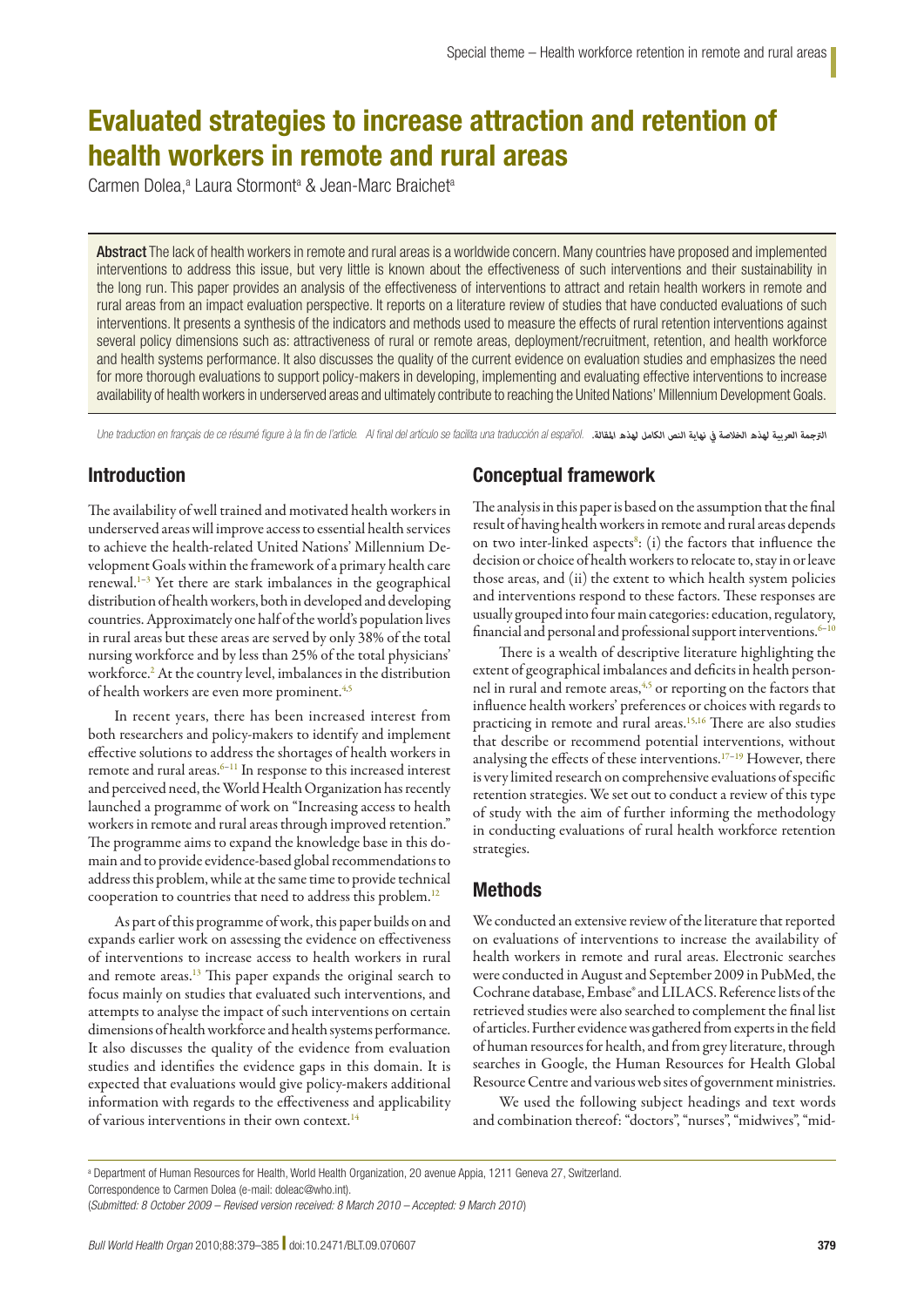Fig. 1. Flowchart depicting the selection process for studies included in the review



27 articles included in the final review

level health workers", "community health workers", "health managers", "laboratory technicians", "health worker", "health professional", "human resources for health", "health workforce", "health technician", "clinical engineer", "health teams", "physician", in combination with: "rural", "remote", "underserved", "rural/urban imbalances", "maldistribution"; "retention", "recruitment", "retention strategy", "retention scheme"; "financial incentive", "monetary incentive", "non-financial incentive", "non-monetary incentive", "allowances", "salaries", "benefits"; "compulsory service", "bonding scheme"; "rural pipeline", "professional development", "professional support", "telemedicine"; "vacancy rates", "motivation", "patient satisfaction", "utilization of services", "duration in service"; and "evaluation",

"impact", "program result". No language restrictions were placed on the search.

We included articles that were published between 1995 and September 2009 that reported on the results/effects of an intervention to increase availability of health workers in rural or remote areas, from both developed and developing countries, and covering all types of health workers, and including a clear description of the study design and methods used. We excluded studies that described the issue of misdistribution, studies reporting on surveys of factors influencing choices of practice, without a direct link to a specific intervention, and studies that were only describing a potential intervention. We also excluded news, editorials, policy briefs and commentaries as they did not report on a specific evaluation.

A total of 14 746 studies were retrieved from the electronic searches. Two reviewers screened all titles and abstracts found in the search. The reviewers independently judged the titles and abstracts according to the above specified inclusion and exclusion criteria. All titles and abstracts judged as eligible for this global review were then retrieved and thoroughly reviewed in their entirety. Upon full review of the texts, further studies were deemed as not eligible for the inclusion criteria and were discarded (Fig. 1 provides the search diagram and reasons for exclusion). Both reviewers were in agreement over the final selection of studies included in the global review.

# **Results**

Twenty-seven studies met our inclusion and exclusion criteria and were included in the final analysis. The results reported by these studies are presented against a framework for monitoring and evaluating retention interventions.20 This framework proposes four dimensions on which various policy interventions can have a direct effect: attractiveness of rural/remote areas for students and/or health works, recruitment/deployment, retention, and health workforce or health system performance. These dimensions follow logic by which it is expected that the creation of "demand" (attractiveness) will be followed by recruitment and retention, which in turn will have a positive effect on improving the availability of health workers, and the quality of health services, thus improving population health outcomes in the long term. For each of these dimensions, specific indicators were reported. A summary of the indicators, methods and results reported in the evaluation studies included in our review is included (available at: [http://www.who.int/hrh/](http://www.who.int/hrh/resources/evaluation_tables) [resources/evaluation\\_tables](http://www.who.int/hrh/resources/evaluation_tables)). In addition, for each study included in the review we also specified the category and the subtype of intervention, i.e. education, regulatory, financial, or professional and personal support.

# **Attractiveness**

Twelve studies reported on interventions that have attracted students towards working in rural and remote areas, the majority of them being education interventions. Studies from developed countries have consistently shown that health professionals from a rural background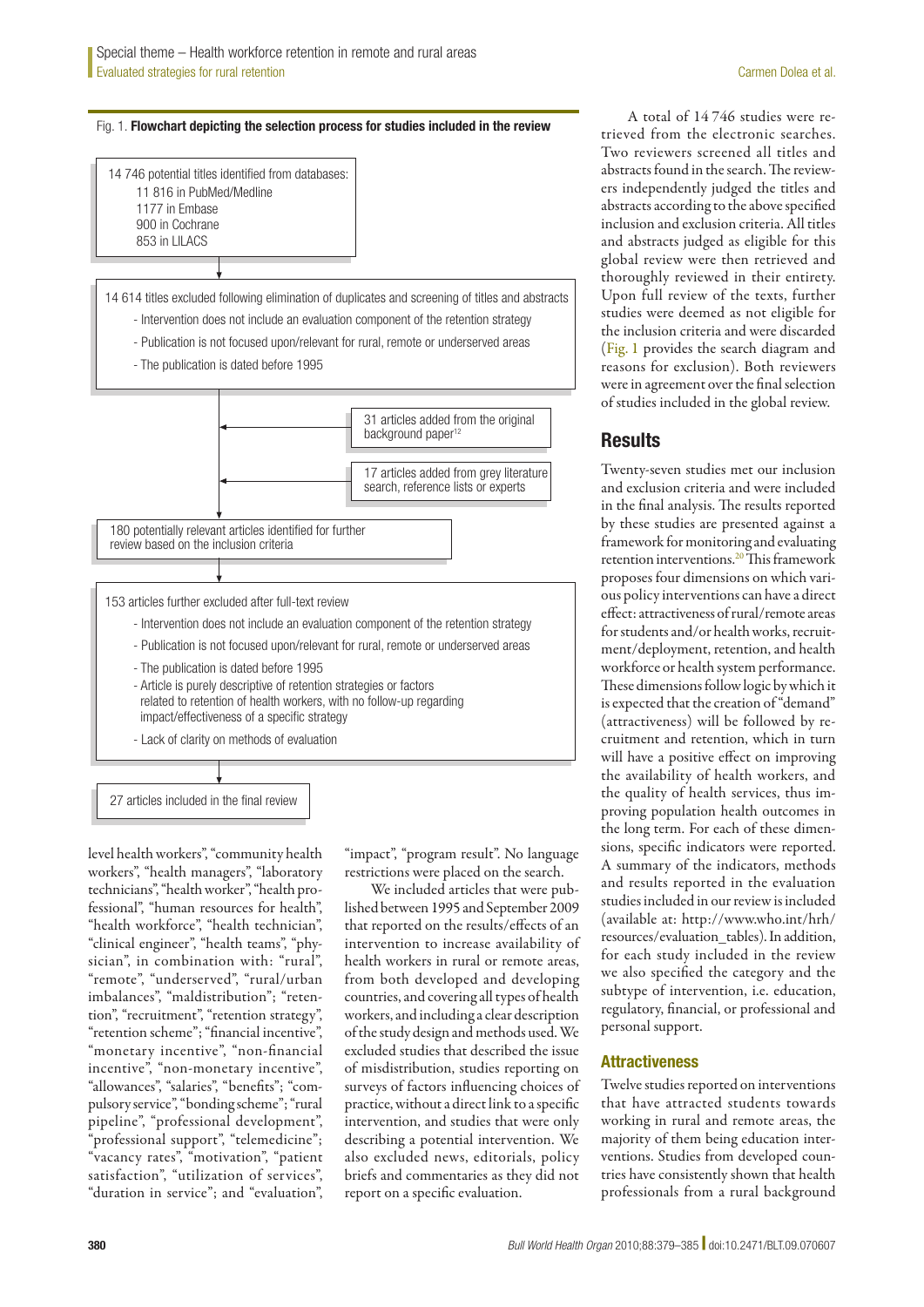are more likely to practise in rural areas, clinical rotations in a rural setting may influence medical students' subsequent decision to work in an underserved area, and appropriate educational preparation for rural service, including adapting curricula to include rural health issues, creates more interest to work in these areas.<sup>21-24</sup> Additionally, several studies consistently showed that rurally oriented medical education programmes influenced subsequent choices of graduates to practise in rural areas<sup>21,23,25-28</sup> (Appendix A, available at: [http://www.who.int/hrh/resources/](http://www.who.int/hrh/resources/evaluation_tables) evaluation tables).

Intentions to relocate to, stay in or leave rural areas have also been influenced by other categories of interventions. One study on financial incentives in South Africa found that the allowance had positively influenced the future plans of health workers, particularly nurses, to work in a rural area.<sup>29</sup> Positive changes in the intentions to stay in rural areas were also reported in a continuing professional development programme,<sup>30</sup> a programme using financial incentives for long-serving rural doctors in Australia,<sup>31</sup> a personal support programme for rural general practitioners in Australia,<sup>32</sup> a programme providing rural clinical experiences to medical students, and a scholarship scheme for medical students, the latter two in the United States of America  $(USA)^{33,34}$ 

#### **Recruitment**

Seven studies have reported the effects of interventions on the number of graduates or health workers actually recruited in underserved areas following their implementation. Two multifaceted educational programmes in the USA have consistently shown a steady increase in the number of their graduates recruited to work in rural areas.26–28,35,36 A bonding scheme for post-graduate students in Australia also showed an increase in the percentage of workers practising in rural areas.<sup>37</sup> For other types of interventions, the size of effect, expressed by the proportion or number of workers recruited in rural areas as a result of the scheme, is relatively small. For example, a compulsory service in South Africa reported less than 25% of physicians recruited to rural facilities,<sup>38</sup> and a financial incentive scheme in the Niger, targeted at doctors, pharmacists and dental surgeons, reported an increase of 42-44% in recruited workers.<sup>39</sup> Finally, a programme aiming to support physicians

setting up their practice in rural areas in Mali has reported that more than 100 young doctors were recruited in those areas over a 10-year period<sup>40</sup> (Appendix B, available at: [http://www.who.int/hrh/](http://www.who.int/hrh/resources/evaluation_tables) [resources/evaluation\\_tables](http://www.who.int/hrh/resources/evaluation_tables)).

#### Retention

Various indicators were used to measure effects on retention: length of service, proportion of health workers staying in rural areas, survival rates, turn-over rates and settlement rates. Two studies reported on length of service, one showing a mean duration of 15 months for physicians engaged in a network of rural academic family practice, and the other reporting an average of 4 years in the "medicalization of rural areas" programme in Mali.<sup>40,41</sup> Other studies reported only on the proportion of health workers remaining in the rural areas. This varied from a 20% retention rate in a bonding scheme in USA, through to 86% for a financial incentives programme in Australia.<sup>31,42</sup> A more comprehensive analysis was provided by Matsumoto et al., who reported on the effects of a rurally located medical school coupled with a compulsory service scheme in Japan. Almost 70% of the graduates of Jichi medical school remained in their home prefectures for at least 6 years after their obligatory service.<sup>43</sup> Finally, another way of measuring retention was to determine the "survival rates" of health workers, using the Kaplan–Meyer method for survival analysis. For example, Rabinowitz et al. found that more than two-thirds of graduates from the Physician Shortage Area Programme in the USA remained in family medicine in the same rural area after  $11-16$  years<sup>28</sup> (Appendix C, available at: [http://www.who.](http://www.who.int/hrh/resources/evaluation_tables) [int/hrh/resources/evaluation\\_tables](http://www.who.int/hrh/resources/evaluation_tables)).

### Impact

Ten studies have reported on the effects of rural retention interventions on the performance of health workers, or on health services and communities. Two studies reported that certain competencies of health workers improved as a result of retention interventions,  $30,38$  while improved job satisfaction was reported in five evaluations of retention strategies.32,34,39,44,45 Finally, four studies reported on the effects of rural retention interventions on service delivery and communities, in terms of improved quality of care, reduced referrals and reduced waiting times<sup>33,38,46,47</sup> (Appendix D, available at: [http://www.who.](http://www.who.int/hrh/resources/evaluation_tables) [int/hrh/resources/evaluation\\_tables\)](http://www.who.int/hrh/resources/evaluation_tables).

It was noted that most of the interventions had multiple effects on the continuum from attraction through to recruitment, retention and, finally, health workforce or health systems performance. Fig. 2 depicts the mapping of the interventions included in our review against these proposed dimensions, and the indicators that were reported by these studies. This is an important finding, as policy-makers need to be clear from the start about the expected results of the chosen intervention and should be able to make choices on the relative importance of the various expected results. Knowing the expected results is also key for monitoring and evaluating these interventions.

# **Discussion**

We assessed the methodological quality of the studies included in our review using traditional criteria for evidence-based clinical medicine: study design, consistency, precision, directness, likelihood of publication bias and the magnitude of effect.<sup>48</sup>

#### Study design

We found no randomized controlled trials analysing the effects of retention interventions in rural or remote areas. Five longitudinal cohort studies reported on the effects of multifaceted education programmes<sup>26-28,49</sup> and a financial incentive scheme.29 Three retrospective cohort studies reported on the effects of a medical education programme,<sup>33</sup> a loan repayment scheme $50$ , and a compulsory service programme.<sup>43</sup> Five studies used a before-and-after design: two looked at clinical rural placements, $23,25$  and one in each of the compulsory service,<sup>32</sup> financial incentives<sup>39</sup> and personal or professional support programmes.<sup>44</sup> Only one study used a control group in comparing the results of a financial incentives programme between rural physicians enrolled in the scheme and those who were not.<sup>34</sup> The remaining twelve studies used a crosssectional observational design and did not report any baseline against which to compare the observed changes.

#### Reporting results

In terms of methods used, the majority of the studies employed mixed methods, using both quantitative and qualitative methods to describe the complexity of the effects of such interventions. How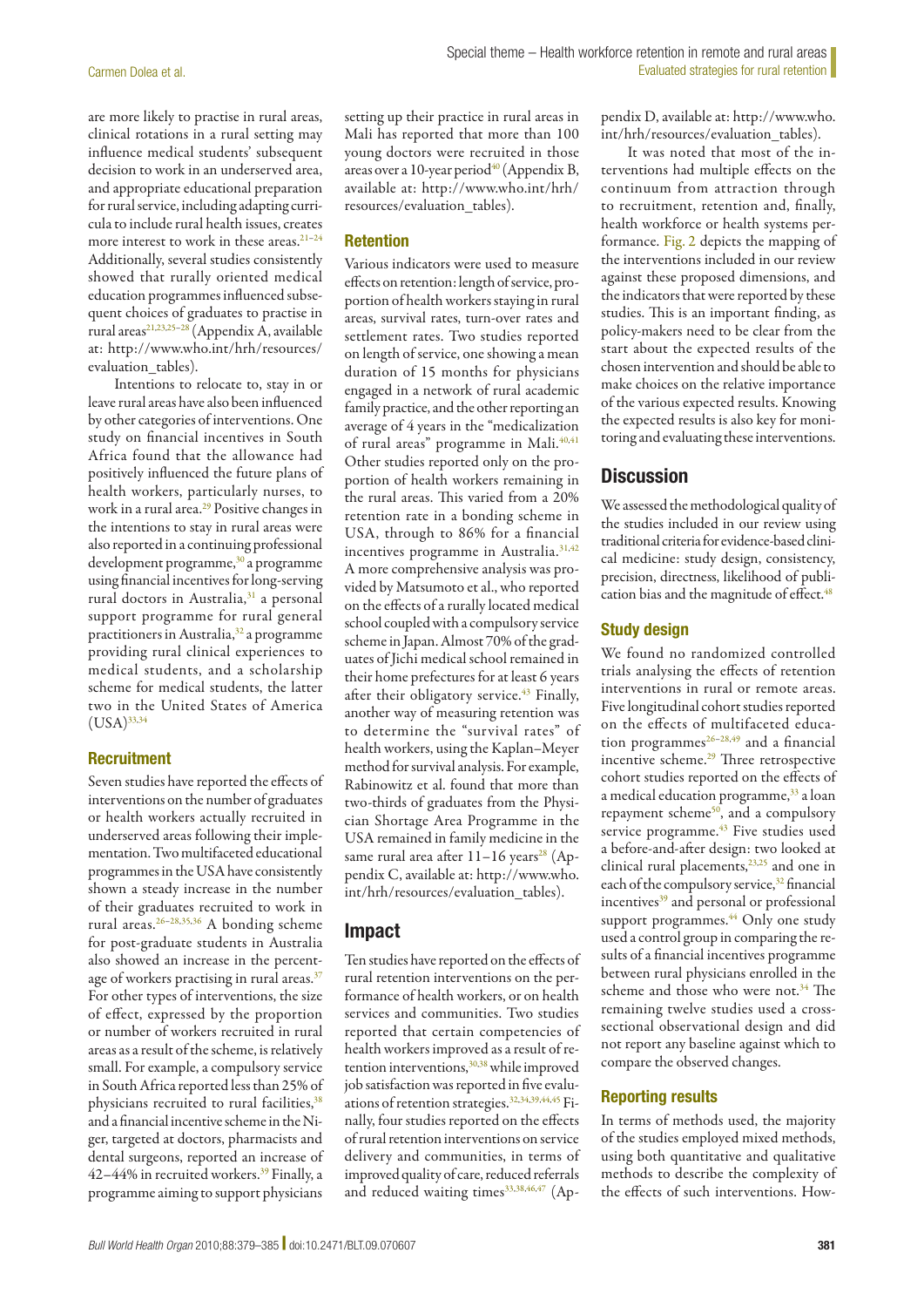ever, many studies relied upon surveys and questionnaires, for which inferences may be difficult to make, and did not always account for design, biases and sampling. Interestingly, only one study used census data to analyse the location of health workers before and after the intervention.<sup>39</sup>

There was great variability in the reported outcomes, specifically on retention, with some studies considering retention rates as the number or the proportion of health workers remaining in the area, while others providing more comprehensive measures that accounted for both the number of workers and the duration of their stay in months or years. For some studies, there was also a misalignment of outcomes reported in relation to the retention scheme they were evaluating. For example, Fisher et al. found that community health aides had longer retention rates than doctors or nurses, but concede that it was not possible in their study to link these outcomes to the telemedicine intervention they originally wished to evaluate.<sup>49</sup> The magnitude of effect therefore is difficult to judge because of these inconsistencies in reporting across the studies.

#### Publication bias

Our findings confirm other observations,<sup>6,8-10</sup> which showed a skewed geographical distribution of studies that analysed the effectiveness of rural retention interventions. Most evidence comes from high-income countries, such as Australia, Canada, Japan, New Zealand and the USA, with very few studies originating from developing countries in Africa, Latin America or south-eastern Asia, and no evaluations from the eastern Mediterranean region. This is also interesting when compared with our previous findings on the regional representations of descriptive research, where many studies have been conducted in sub-Saharan Africa describing the extent of the problem or the factors influencing choices and preferences of location.<sup>13</sup> Also, there is a wealth of anecdotal evidence from many regions, which may not get published due to language barriers. There is a clear need to expand evaluation and operational research efforts in medium- and low-income countries from these regions.

#### Directness and relevance

The final result of having health workers in remote and rural areas is dependent



Fig. 2. Mapping of effective rural retention interventions against the impact

The shading indicates the relationship between the interventions and the indicators and dimensions.

upon both the factors that influence health workers preferences for rural or remote areas, and the health system's response to these factors.<sup>8</sup> In other words, the intervention has to respond to the factors that health workers value in choosing to work in these areas.

The findings showed that rural retention interventions are rarely implemented as a result of an analysis of the preferences or choices of health workers to practise in these areas. Two exceptions are worth mentioning: Dunbabin et al. provide a comprehensive situation analysis before moving on to evaluate the policy response of postgraduate medical placements in rural areas in Australia;37 and in the Niger, a study analysing the motivations of health workers to work in rural areas preceded the development of a financial allowance scheme, which was subsequently evaluated after two years of implementation.<sup>39</sup> Given their importance in the design and implementation of retention strategies, it is critical to have a very good understanding of these factors. More refined research methods are needed to identify these factors and to gauge their relative weight in the final decision of health workers.<sup>51</sup>

#### Content gaps

The majority of evaluations were conducted for educational programmes and, to a certain extent, regulatory interventions such as compulsory service or bonding

schemes. Only four studies were found in both the financial incentives and support programmes categories. This gap is crucial for two reasons. First, policy-makers are inclined to adopt financial incentives programmes almost as a "first-aid" measure when confronted with shortages of health workers in rural or remote areas, without enough knowledge about the effectiveness of such interventions or about their sustainability in the long run. Second, there is an apparent reluctance to adopt professional and personal support measures, even though these factors consistently top the surveys analysing choices and preferences for work in these areas.<sup>8</sup> It is important to have an in-depth understanding of the effects of such interventions if policy-makers are to adequately address the expectations of health workers in rural areas.

Finally, a significant gap is that almost all studies have evaluated programmes targeted at physicians or graduates of medical schools. Only three studies reported on other categories of health workers: two rural clinical placements programmes for pharmacy students in New Zealand and nursing students in Australia, and one programme on financial incentives for doctors, pharmacists and dental surgeons in the Niger.<sup>23,25,39</sup> This gap needs to be urgently addressed by the research community, as rural practice requires all categories of health workers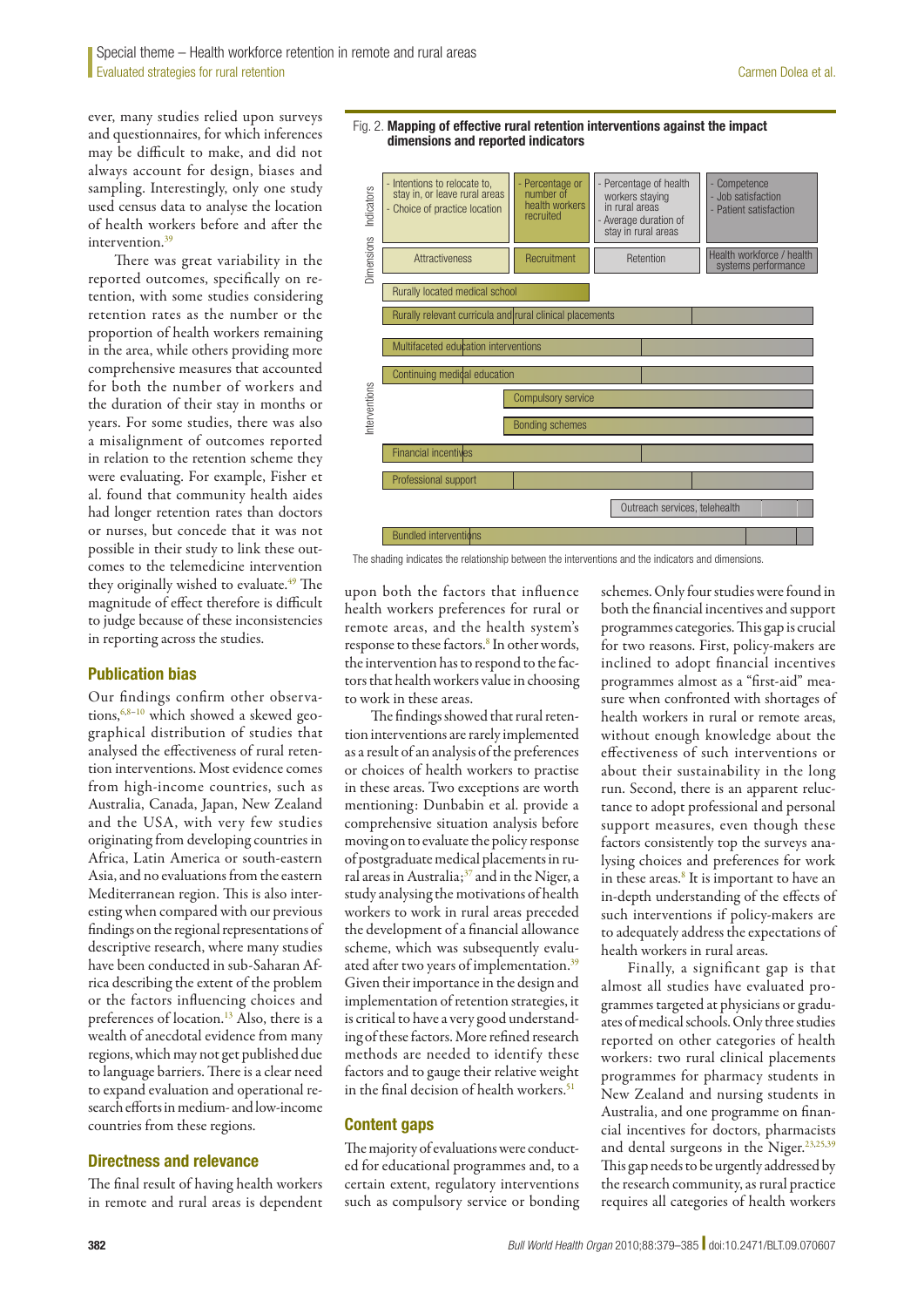and, more importantly, effective health teams to deliver good quality services.

# Conclusion

We focused our analysis on studies that have evaluated the impact of policy interventions to increase availability of health workers in rural areas, because evaluation studies can provide useful insights for policy-makers who are faced with health-worker shortages in those areas.14 This allowed us to confirm previous findings on the effectiveness of such interventions $6,8-10$  but, more importantly, to provide a clear account of the outcome measures, methods and indicators used, to better inform future evaluation research.

We identified certain gaps in the published evidence on evaluation research in this field: there is an overall bias towards physician-targeted programmes, and towards developed English-speaking countries. More efforts should be made to evaluate programmes targeted at other types of health workers and, in particular, health teams and programmes from developing countries. With regards to the latter, efforts should also be made to strengthen human resources information systems so that sound analysis can be conducted.

In terms of scope, the majority of evaluations were for education programmes, with little information about financial incentive programmes, which are frequently used by policy-makers, and about professional and personal support programmes, which are most valued by health workers.

In terms of relevance, there is frequently a lack of coherence between the proposed retention strategy and the factors that matter for health workers in their choice for location. A situation analysis, including a survey of factors that influence choices of location of health workers in rural areas, should be mandatory as a basis for selecting the most appropriate category of intervention. Finally, in terms of methodology, using a control group is a powerful way to demonstrate the results of a certain intervention; therefore comparative studies, as well as cohort studies or controlled experimental studies should be increasingly encouraged and appropriately funded.

The added value of this study is to provide a clear and systematic account of methodological challenges and research gaps in conducting evaluation research in the field of rural health workforce retention. It is hoped that this will help future evaluations in choosing the study design and the methods appropriate for this type of research. However, although assessing the methodological quality of such studies is necessary, we acknowledge that more needs to be considered by policy-makers when deciding the type of interventions to use in their own context. While traditional criteria to assess the methodological quality have proven useful in clinical medicine, when used for public health and health systems interventions they risk yielding only low quality or very low quality evidence, which by itself can deter policy-makers to take any action on these interventions. Therefore, additional information needs

to be provided to policy-makers with regards to the relevance of the interventions to certain contexts and situations and the mechanisms by which certain interventions have worked in some contexts but not in others.<sup>52</sup> Better informing the choice of appropriate interventions to address the geographical imbalances of health workers, and assessing progress on implementing these interventions, will inevitably contribute to the broader goals of universal coverage and to the achievement of the health-related Millennium Development Goals. ■

#### Acknowledgements

We thank members of the World Health Organization's core expert group on "Increasing access to health workers in remote and rural areas through improved retention" and Mario Dal Poz of the Health Workforce Information and Governance Team, Department of Human Resources for Health, World Health Organization, for comments on earlier drafts of this paper.

**Funding:** Financial support for literature searches in languages other than English was provided by the Health Workforce Migration and Retention Unit, Department of Human Resources for Health, Health Systems and Services, World Health Organization, Geneva.

Competing interests: None declared.

# **ملخص**

ميثل نقص العاملني الصحيني يف املناطق النائية واملناطق الريفية عبئاً يثقل كاهل العامل أجمع. فالعديد من البلدان قامت باقرتاح وتنفيذ املدخالت الخاصة بالتصدي لهذه القضية، غري أن هناك قصور يف املعلومات حول فعالية هذه املدخالت وضامن استمراريتها عىل األمد الطويل. وتقدم هذه ً الورقة تحليال لفعالية املدخالت الخاصة بجذب واستبقاء العاملني الصحيني يف املناطق النائية واملناطق الريفية من منظور تقييم مدى تأثري هذه املدخالت. كما تستعرض النشريات التي شملت تقييمات لهذه المدخلات. وهي تقدم تركيباً للمؤشرات والطرق المستخدمة لقياس تأثر مدخلات استبقاء العاملن

# **تقييم االسرتاتيجيات من أجل زيادة سبل جذب واستبقاء العاملني الصحيني يف املناطق النائية واملناطق الريفية**

في الأرياف أمام عدد من الأبعاد السياسية مثل: جاذبية المناطق الريفية واملناطق النائية، التوظيف والتعيني، استبقاء العاملني، وأداء كل من العاملني الصحيني والنظم الصحية. وتناقش الورقة أيضاً جودة البينات الحالية بالنسبة للدراسات الخاصة بالتقييم، وتركز عىل الحاجة إىل املزيد من التقييامت الشاملة من أجل دعم راسمي السياسات عىل إعداد املدخالت الفعالة، وتنفيذها، وتقييمها بغية زيادة توافر العاملني الصحيني يف املناطق املحرومة من الخدمات، وفي النهاية المساهمة في تحقيق المرامي الإنمائية للألفية للأمم املتحدة.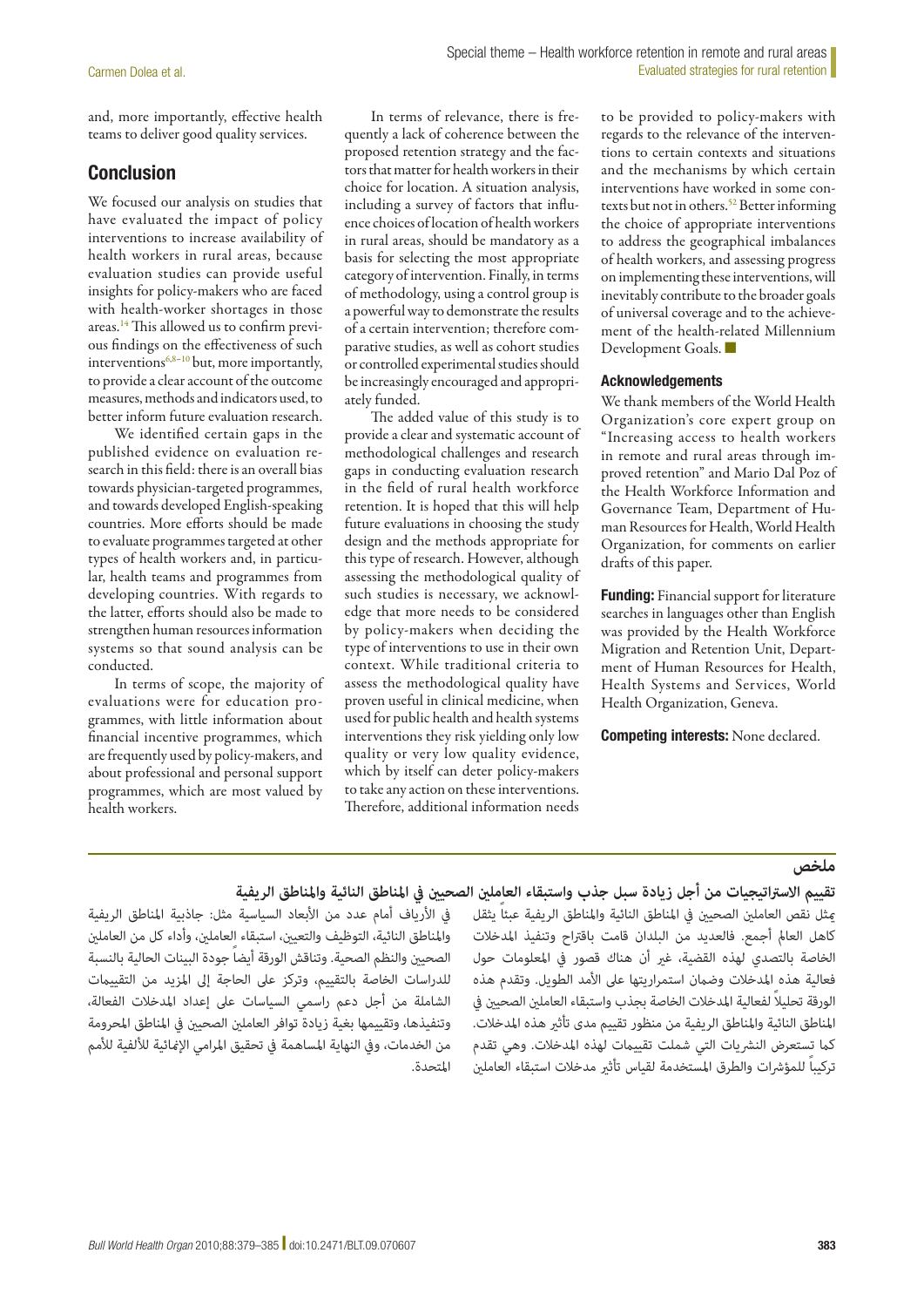### Résumé

#### Évaluation de stratégies pour attirer davantage et retenir le personnel médical dans les zones rurale ou reculées

Le manque de personnel de santé dans les zones rurales ou reculées est un problème mondial. De nombreux pays ont proposé et mis en œuvre des interventions pour y faire face, mais on sait peu de chose de l'efficacité et de la durabilité à long terme de ces interventions. Le présent article analyse l'efficacité des interventions pour attirer et retenir le personnel médical dans les régions rurales ou reculées à travers une évaluation de leur impact. Il indique, d'après une revue de la littérature, les études ayant donné lieu à une évaluation de ces interventions. Il présente une synthèse des indicateurs et des méthodes employés pour mesurer les effets des interventions en faveur de la rétention des agents en milieu rural selon

plusieurs dimensions politiques telles que : l'attractivité des zones rurales ou reculées, le déploiement/recrutement, le maintien et les performances de la main-d'œuvre médicale, ainsi que les performances du système de santé. Il examine également la qualité des preuves actuellement disponibles à partir des études d'évaluation et souligne la nécessité d'évaluations plus approfondies pour aider les décideurs politiques à développer, mettre en œuvre et évaluer des interventions permettant d'accroître efficacement la disponibilité du personnel médical dans les zones mal desservies et en fin de compte de contribuer à la réalisation des objectifs du Millénaire pour le développement des Nations Unies.

#### Resumen

#### Evaluación de estrategias de aumento de la captación y permanencia de trabajadores sanitarios en zonas remotas y rurales

La falta de personal sanitario en zonas remotas y rurales es motivo de preocupación en todo el mundo. Muchos países han propuesto y emprendido intervenciones para abordar este problema, pero es muy poco lo que se sabe sobre la efectividad de esas intervenciones y su sostenibilidad a largo plazo. Este artículo ofrece un análisis de la eficacia de las intervenciones destinadas a atraer y fidelizar a los trabajadores sanitarios en las zonas remotas y rurales, aplicando para ello una perspectiva de evaluación del impacto. Se informa de una revisión bibliográfica de los estudios en que se han realizado evaluaciones de ese tipo de intervenciones. Se presenta una síntesis de los indicadores y los métodos utilizados para medir los efectos de las intervenciones de

fidelización rural relacionándolos con varias dimensiones de las políticas aplicadas, como por ejemplo el atractivo de las zonas rurales o remotas, la distribución y contratación, la permanencia, y el desempeño de la fuerza laboral sanitaria y de los sistemas de salud. También se analiza la calidad de la evidencia disponible sobre los estudios de evaluación y se hace hincapié en la necesidad de realizar evaluaciones más detalladas para ayudar a los formuladores de políticas a desarrollar, implementar y evaluar intervenciones eficaces orientadas a aumentar la disponibilidad de personal sanitario en zonas subatendidas y contribuir a la larga a que se alcancen los Objetivos de Desarrollo del Milenio de las Naciones Unidas.

#### References

- 1. Travis P, Bennett S, Haines A, Pang T, Bhutta Z, Hyder AA et al. Overcoming health-systems constraints to achieve the Millennium Development Goals. *Lancet* 2004;364:900–6. doi:[10.1016/S0140-6736\(04\)16987-0](http://dx.doi.org/10.1016/S0140-6736(04)16987-0) PMID:[15351199](http://www.ncbi.nlm.nih.gov/pubmed/15351199)
- 2. *World health report 2006: working together for health.* Geneva: World Health Organization; 2006.
- 3. *World health report 2008: primary health care, now more than ever.* Geneva: World Health Organization: 2006.
- 4. Zurn P, Dal Poz MR, Stilwell B, Adams O. Imbalance in the health workforce. *Hum Resour Health* 2004;2:13. doi[:10.1186/1478-4491-2-13](http://dx.doi.org/10.1186/1478-4491-2-13)  PMID:[15377382](http://www.ncbi.nlm.nih.gov/pubmed/15377382)
- 5. Dussault G, Franceschini MC. Not enough there, too many here: understanding geographical imbalances in the distribution of the health workforce. *Hum Resour Health* 2006;4:12. doi[:10.1186/1478-4491-4-12](http://dx.doi.org/10.1186/1478-4491-4-12)  PMID:[16729892](http://www.ncbi.nlm.nih.gov/pubmed/16729892)
- 6. Grobler L, Marais BJ, Mabunda SA, Marindi PN, Reuter H, Volmink J. Interventions for increasing the proportion of health professionals practising in rural and other underserved areas. *Cochrane Database Syst Rev* 2009;1:CD005314. PMID:[19160251](http://www.ncbi.nlm.nih.gov/pubmed/19160251)
- 7. Henderson LN, Tulloch J. Incentives for retaining and motivating health workers in Pacific and Asian countries. *Hum Resour Health* 2008;6:18. doi[:10.1186/1478-4491-6-18](http://dx.doi.org/10.1186/1478-4491-6-18) PMID:[18793436](http://www.ncbi.nlm.nih.gov/pubmed/18793436)
- 8. Lehmann U, Dieleman M, Martineau T. Staffing remote rural areas in middleand low-income countries: a literature review of attraction and retention. *BMC Health Serv Res* 2008;8:19. doi[:10.1186/1472-6963-8-19](http://dx.doi.org/10.1186/1472-6963-8-19) PMID:[18215313](http://www.ncbi.nlm.nih.gov/pubmed/18215313)
- 9. Wilson NW, Couper ID, De Vries E, Reid S, Fish T, Marais BJ. A critical review of interventions to redress the inequitable distribution of healthcare professionals to rural and remote areas. *Rural Remote Health* 2009;9:1060. PMID:[19530891](http://www.ncbi.nlm.nih.gov/pubmed/19530891)
- 10. Bärnighausen T, Bloom DE. Financial incentives for return of service in underserved areas: a systematic review. *BMC Health Serv Res* 2009;9:86. doi[:10.1186/1472-6963-9-86](http://dx.doi.org/10.1186/1472-6963-9-86) PMID:[19480656](http://www.ncbi.nlm.nih.gov/pubmed/19480656)
- 11. Global Health Workforce Alliance. *The Kampala Declaration and Agenda for Global Action.* Geneva: World Health Organization; 2008. Available from: [http://www.who.int/workforcealliance/Kampala%20Declaration%20and%20](http://www.who.int/workforcealliance/Kampala%20Declaration%20and%20Agenda%20web%20file.%20FINAL.pdf) [Agenda%20web%20file.%20FINAL.pdf](http://www.who.int/workforcealliance/Kampala%20Declaration%20and%20Agenda%20web%20file.%20FINAL.pdf) [accessed 19 March 2010].
- 12. *WHO global recommendations for the retention of health workers* [Internet site]. Geneva: World Health Organization; 2009. Available from: [http://www.](http://www.who.int/hrh/migration/retention/en/index.html) [who.int/hrh/migration/retention/en/index.html](http://www.who.int/hrh/migration/retention/en/index.html) [accessed 19 March 2010].
- 13. Dolea C. Stormont L, Shaw D, Zurn P, Braichet JM. *Increasing access to health workers in remote and rural areas through improved retention.* Geneva: World Health Organization; 2009. Available from: [http://www.who.int/](http://www.who.int/hrh/migration/background_paper.pdf) [hrh/migration/background\\_paper.pdf](http://www.who.int/hrh/migration/background_paper.pdf) [accessed 19 March 2010].
- 14. Mills A, Gilson L, Hanson K, Palmer N, Lagarde M. What do we mean by rigorous health-systems research? *Lancet* 2008;372:1527–9. doi[:10.1016/](http://dx.doi.org/10.1016/S0140-6736(08)61633-5) [S0140-6736\(08\)61633-5](http://dx.doi.org/10.1016/S0140-6736(08)61633-5) PMID:[18984174](http://www.ncbi.nlm.nih.gov/pubmed/18984174)
- 15. Martineau T, Lehmann U, Matwa P, Kathyola J, Storey K. *Factors affecting retention of different groups of rural health workers in Malawi and Eastern Cape Province, South Africa.* Geneva: World Health Organization Alliance for Health Policy and Systems Research; 2006.
- 16. Dieleman M, Cuong PV, Anh LV, Martineau T. Identifying factors for job motivation of rural health workers in North Viet Nam. *Hum Resour Health* 2003;1:10. doi:[10.1186/1478-4491-1-10](http://dx.doi.org/10.1186/1478-4491-1-10) PMID:[14613527](http://www.ncbi.nlm.nih.gov/pubmed/14613527)
- 17. Furth R. *Zambia pilot study of performance-based incentives.* Bethesda, MD: USAID; 2006.
- 18. Bourgueil Y, Mousquès J, Tajahmadi A. *Comment améliorer la répartition géographique des professionnels de santé? Les enseignements de la litérature internationale et des mesures adoptées en France* [in French]. Paris: Institut de recherche et documentation en économie de la santé; 2006.
- 19. Yumkella F. *Retention: health workforce issues and response actions in low resource settings* [Capacity project resource paper]. Chapel Hill, NC: IntraHealth International; 2005. Available from: [http://www.capacityproject.](http://www.capacityproject.org/images/stories/files/retention_paper_long050823.pdf) [org/images/stories/files/retention\\_paper\\_long050823.pdf](http://www.capacityproject.org/images/stories/files/retention_paper_long050823.pdf) [accessed 19 March 2010].